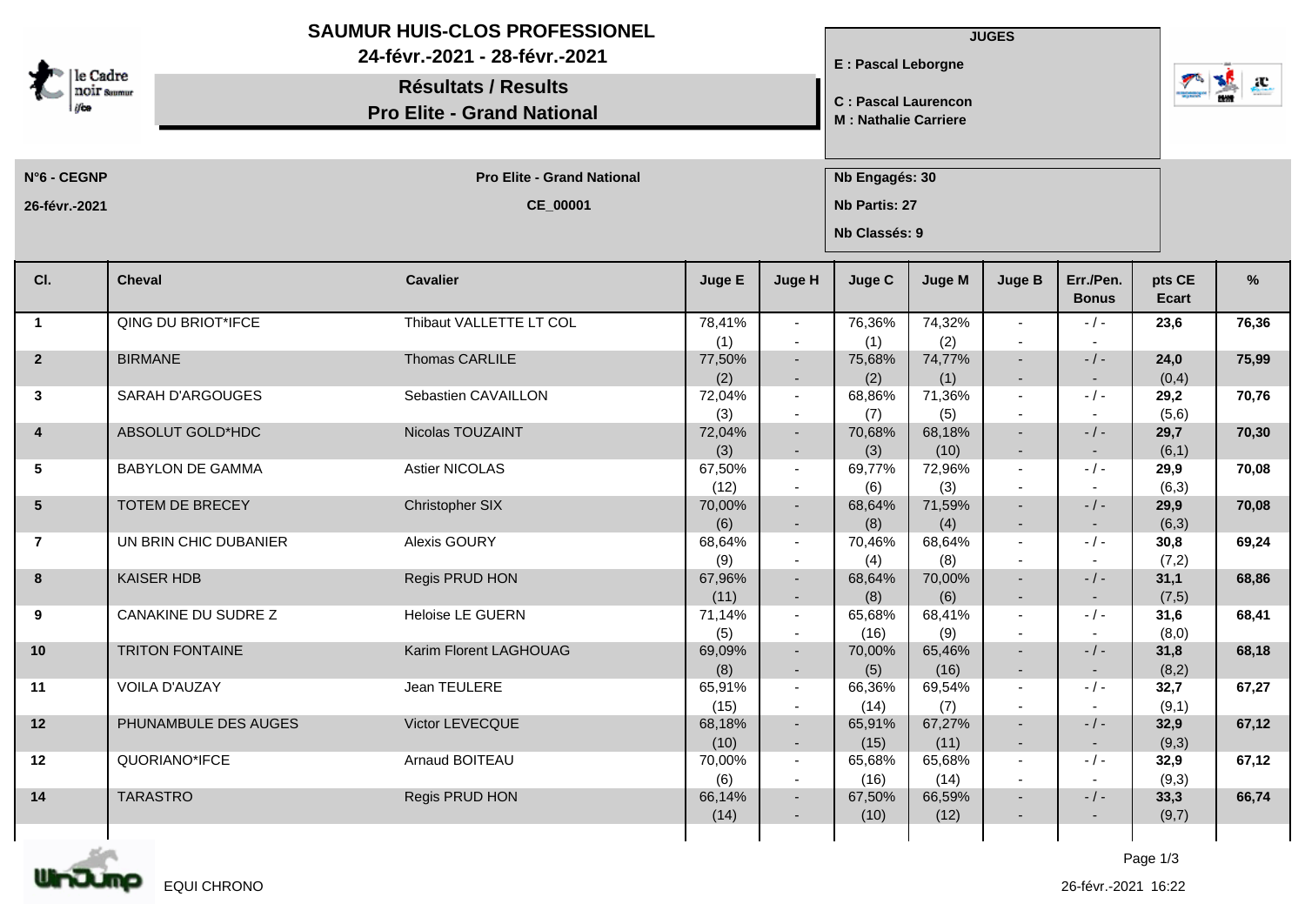**N°6 - CEGNP**

**Pro Elite - Grand National <b>Nb** Engagés: 30

**26-févr.-2021**

**CE\_00001**

**Nb Partis: 27**

**Nb Classés: 9**

| CI.       | <b>Cheval</b>              | <b>Cavalier</b>        | Juge E                   | Juge H                   | <b>Juge C</b>                              | Juge M                                               | <b>Juge B</b>                                        | Err./Pen.<br><b>Bonus</b> | pts CE<br>Ecart | %     |
|-----------|----------------------------|------------------------|--------------------------|--------------------------|--------------------------------------------|------------------------------------------------------|------------------------------------------------------|---------------------------|-----------------|-------|
| 15        | <b>COVADYS DE TRIAVAL</b>  | Stanislas DE ZUCHOWICZ | 65,00%                   | $\sim$                   | 67,27%                                     | 64,54%                                               | $\sim$                                               | $-1 -$                    | 34,4            | 65,61 |
|           |                            |                        | (17)                     | $\overline{a}$           | (12)                                       | (21)                                                 | $\blacksquare$                                       |                           | (10, 8)         |       |
| 16        | <b>TRAUMPRINZ</b>          | Gwendolen FER          | 64,32%                   | $\sim$                   | 66,82%                                     | 65,46%                                               | $\sim$                                               | $-/-$                     | 34,5            | 65,53 |
|           |                            |                        | (21)                     | $\overline{\phantom{a}}$ | (13)                                       | (16)                                                 | $\sim$                                               | $\sim$                    | (10, 9)         |       |
| 17        | <b>COCORICO DE L'EBAT</b>  | Luc CHATEAU            | 64,77%                   | $\sim$                   | 64,54%                                     | 65,91%                                               | $\blacksquare$                                       | $-/-$                     | 34,9            | 65,08 |
|           |                            |                        | (19)                     | $\overline{\phantom{a}}$ | (19)                                       | (13)                                                 | $\overline{\phantom{a}}$                             | $\overline{\phantom{a}}$  | (11,3)          |       |
| 17        | QUEFIRA DE L'ORMEAU        | Arianna SCHIVO         | 65,23%                   | $\sim$                   | 64,77%                                     | 65,23%                                               | $\sim$                                               | $-/-$                     | 34,9            | 65,08 |
|           |                            |                        | (16)                     | $\sim$                   | (18)                                       | (18)                                                 | $\sim$                                               | $\sim$                    | (11,3)          |       |
| 19        | ARMANJO SEROSAH            | Cyrielle LEFEVRE       | 63,18%                   | $\sim$                   | 67,50%                                     | 63,86%                                               | $\blacksquare$                                       | $-1 -$                    | 35,2            | 64,85 |
|           |                            |                        | (22)                     | $\overline{\phantom{a}}$ | (10)                                       | (22)                                                 | $\sim$                                               |                           | (11,6)          |       |
| 20        | UNETOILE DE LA SERRE       | Romain SANS            | 65,00%                   | $\sim$                   | 64,54%                                     | 63,41%                                               | $\sim$                                               | $2,0/-$                   | 35,7            | 64,32 |
|           |                            |                        | (17)                     | $\sim$                   | (19)                                       | (23)                                                 | $\sim$                                               |                           | (12,1)          |       |
| 20        | <b>TRESOR MAIL</b>         | Sidney DUFRESNE        | 66,36%                   | $\sim$                   | 61,82%                                     | 64,77%                                               |                                                      | $-/-$                     | 35,7            | 64,32 |
|           |                            |                        | (13)                     |                          | (22)                                       | (20)                                                 |                                                      |                           | (12,1)          |       |
| 22        | <b>CARAMEL D'ORCHIS</b>    | Gireg LE COZ           | 64,54%                   | $\sim$                   | 61,14%                                     | 65,68%                                               |                                                      | $-/-$                     | 36,2            | 63,79 |
|           |                            |                        | (20)                     | $\overline{\phantom{a}}$ | (24)                                       | (14)                                                 | $\sim$                                               |                           | (12,6)          |       |
| 23        | UTRILLO DU HALAGE          | Jean Lou BIGOT         | 60,00%                   | $\sim$                   | 62,73%                                     | 65,00%                                               | $\sim$                                               | $-$ / $-$                 | 37,4            | 62,58 |
|           |                            |                        | (23)                     | $\sim$                   | (21)                                       | (19)                                                 | $\overline{a}$                                       |                           | (13,8)          |       |
| 24        | <b>UKY DE L'ORANGERIE</b>  | Sebastien CAVAILLON    | 59,32%                   | $\sim$                   | 59,77%                                     | 61,59%                                               | $\sim$                                               | $2,0/-$                   | 39,8            | 60,23 |
|           |                            |                        | (24)                     | $\overline{\phantom{a}}$ | (25)                                       | (24)                                                 | $\sim$                                               |                           | (16,2)          |       |
| 25        | SONG DU MAGAY              | Rodolphe SCHERER       | 56,82%                   | $\sim$                   | 61,59%                                     | 60,68%                                               | $\sim$                                               | $6,0/-$                   | 40,3            | 59,70 |
|           |                            |                        | (26)                     | $\overline{\phantom{a}}$ | (23)                                       | (25)                                                 | $\blacksquare$                                       |                           | (16,7)          |       |
| 26        | <b>CHURCH'ILE</b>          | <b>Arthur MARX</b>     | 57,96%                   | $\sim$                   | 52,27%                                     | 52,73%                                               | $\sim$                                               | $-$ / $-$                 | 45,7            | 54,32 |
|           |                            |                        | (25)                     | $\sim$                   | (27)                                       | (26)                                                 | $\sim$                                               | $\sim$                    | (22,1)          |       |
| 27        | TROUBADOUR CAMPHOUX        | Luc CHATEAU            | 51,82%                   | $\sim$                   | 55,00%                                     | 52,50%                                               | $\blacksquare$                                       | $-1$ $-$                  | 46,9            | 53,11 |
|           |                            |                        | (27)                     |                          | (26)                                       | (27)                                                 | $\overline{\phantom{a}}$                             | $\overline{\phantom{a}}$  | (23,3)          |       |
| <b>NP</b> | <b>BAKAR DE L'OCEAN LA</b> | Louis SEYCHAL          |                          |                          |                                            | $\sim$                                               |                                                      |                           |                 |       |
|           |                            |                        |                          |                          | $\blacksquare$                             | $\sim$                                               | $\sim$                                               |                           |                 |       |
| <b>NP</b> | <b>CRISTAL DE SINGLY</b>   | Regis PRUD HON         |                          |                          | $\overline{\phantom{a}}$<br>$\blacksquare$ | $\overline{\phantom{a}}$<br>$\overline{\phantom{a}}$ | $\overline{\phantom{a}}$<br>$\overline{\phantom{a}}$ |                           |                 |       |
| <b>NP</b> | R'DU TEMPS BLINIERE        | Camille LEJEUNE        |                          |                          | $\overline{\phantom{a}}$                   |                                                      |                                                      |                           |                 |       |
|           |                            |                        | $\overline{\phantom{0}}$ |                          | $\overline{\phantom{0}}$                   | $\overline{\phantom{a}}$                             | $\overline{\phantom{0}}$                             | $\overline{\phantom{0}}$  |                 |       |
|           |                            |                        |                          |                          |                                            |                                                      |                                                      |                           |                 |       |



Page 2/3

26-févr.-2021 16:22